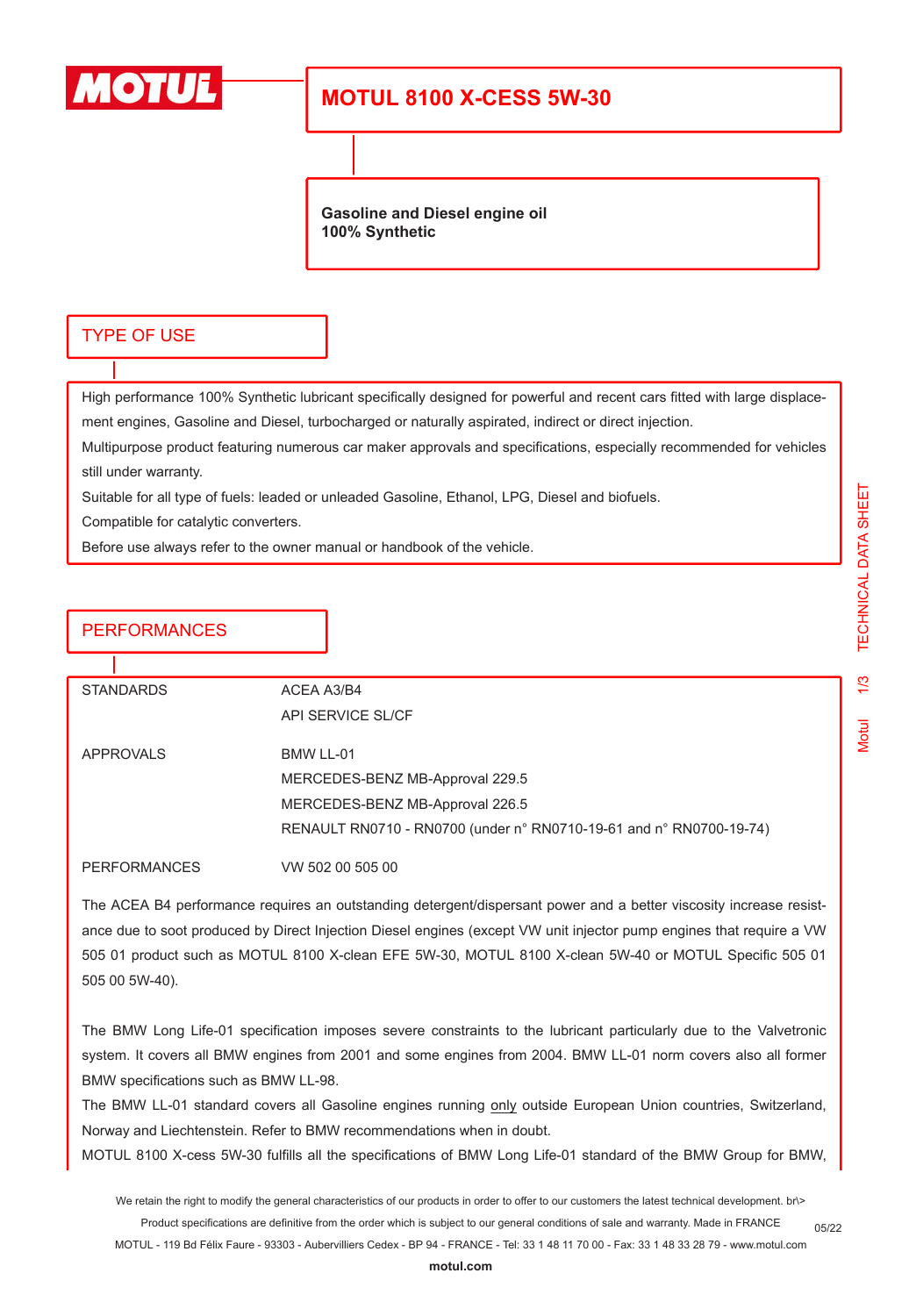

# **MOTUL 8100 X-CESS 5W-30**

**Gasoline and Diesel engine oil 100% Synthetic**

MINI and ROLLS-ROYCE vehicles with no exceptions i.e. for models before and after 2019. For models up to 2019, i.e. until end of 2018 only, MOTUL 8100 X-cess 5W-40 can also be used.

For BMW vehicles requiring an approved BMW LL-04 lubricant, use only products such as MOTUL 8100 X-clean + 5W-30, MOTUL 8100 X-clean EFE 5W-30, MOTUL 8100 X-clean gen2 5W-40 or MOTUL Specific LL-04 5W-40.

The MERCEDES MB 229.5 standard is more stringent than 229.3 in terms of ageing and oil film resistance (extended drain interval: on-board computer), detergent/dispersant power (ACEA B4) and requests fuel economy performance: 1.7% fuel economy improvement versus a 15W-40 reference. The specification MB 229.5 applies to all MERCEDES Gasoline engines, except AMG (in 5W-40 viscosity grade) and except SLR model, and to all MERCEDES Diesel without DPF engines.

The specification MB 226.5 is similar to 229.5 and applies to MERCEDES Gasoline engines sourced from the MERCEDES/RENAULT-NISSAN partnership.

RENAULT has developed RN0700 and RN0710 standards for oils able to endure the most severe thermal constrains along with modern after treatment systems compatibility.

The Renault RN0700 standard applies to all Naturally Aspirated Gasoline engines (except Renault Sport) of RENAULT Group (Renault, Dacia, Samsung).

The RN0700 specification applies also to all RENAULT Diesel cars fitted with 1.5L dCi engines without DPF (Diesel Particulate Filter) having less than 100 hp output and 20 000 km or 1-year oil drain interval.

The Renault RN0710 standard applies to all turbocharged Gasoline, Renault Sport and Diesel without DPF engines of RENAULT Group (Renault, Dacia, Samsung).

The RN0710 specification does not apply to RENAULT Diesel cars fitted with 1.5L dCi engines without DPF having less than 100 hp output and 20 000 km or 1-year oil drain interval which specifically require a RN0700 lubricant. For the 2.2L dCi with DPF, use only an approved RN0710 lubricant, not a RN0720.

The VW 502 00 and 505 00 standards are specially designed for vehicles of the VAG group (VOLKSWAGEN, AUDI, SKODA and SEAT) running on fixed oil drain intervals (15,000 km in Europe), fitted with Diesel engines, without Unit Pump Injector (Volkswagen PD), without Diesel Particulate Filter (DPF), or Gasoline engines.